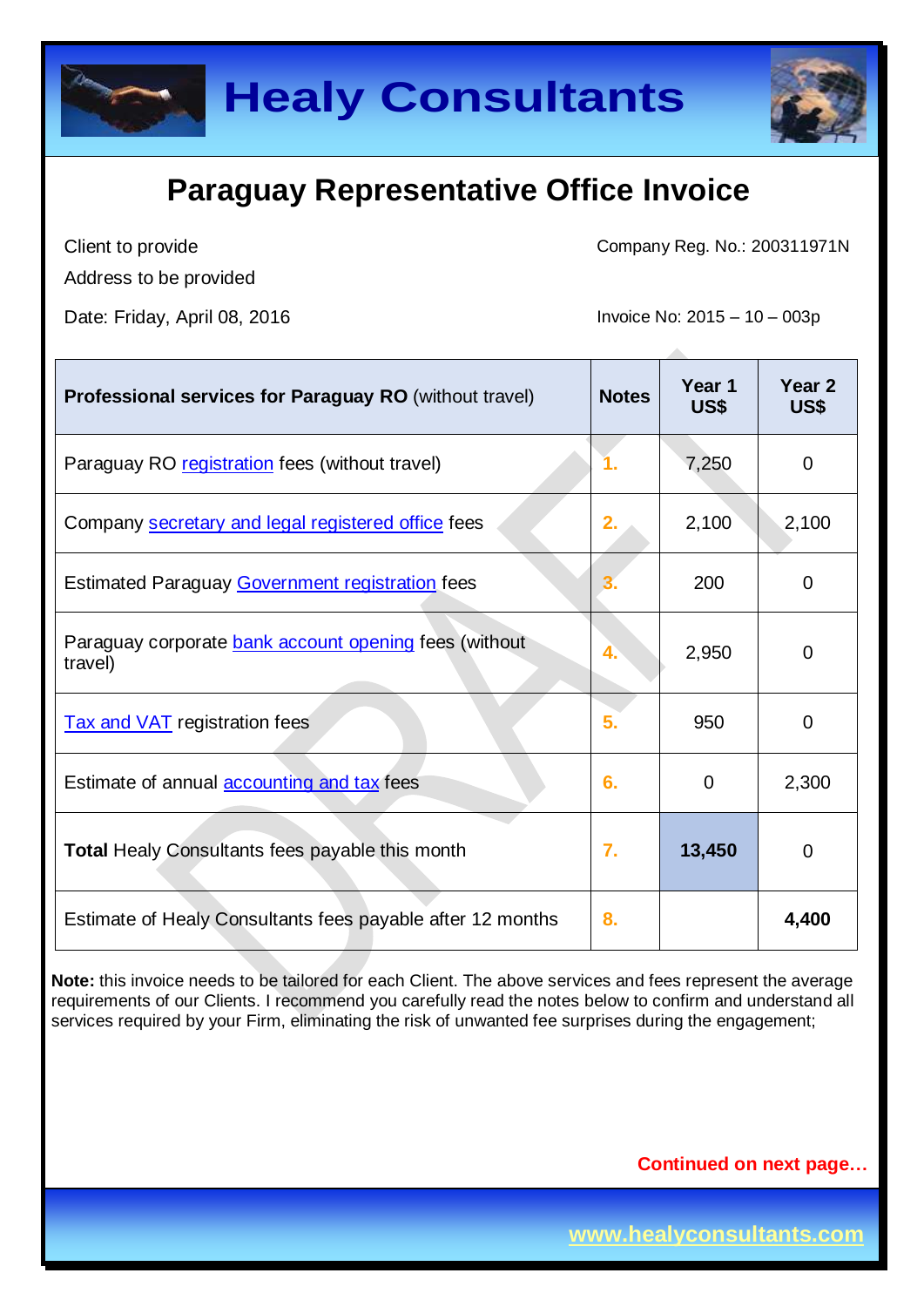

#### *Notes to invoice above*

**1.** Healy Consultants fees to efficiently and effectively complete Paraguay company registration within 10 [weeks](http://www.healyconsultants.com/paraguay-company-registration/fees-timelines/#timelines) by i) choosing the optimum regulatory license for our Client's business activities ii) reserving a representative office name with [Commercial Registrar](http://www.suace.gov.py/index.html) iii) settling our accountant and lawyer fees and iv) securing RO registration approval and preparing a high quality application for the **[Ministry of Industry and Commerce](http://www.mic.gov.py/mic/site/inicio.php)**:

All [engagement fees](http://www.healyconsultants.com/company-registration-fees/) (click link) are agreed and paid up front and agree to the fees published on our country web pages. Consequently, there are no hidden fees, surprises or ambushes throughout the engagement. All engagement deadlines are agreed up front in the form of a [detailed](http://www.healyconsultants.com/index-important-links/example-project-plan/)  [project plan,](http://www.healyconsultants.com/index-important-links/example-project-plan/) mapping out [deliverables](http://www.healyconsultants.com/deliverables-to-our-clients/) by week throughout the engagement term;



Every week during the engagement, Healy Consultants will email our Client a [detailed status](http://www.healyconsultants.com/index-important-links/weekly-engagement-status-email/)  [update.](http://www.healyconsultants.com/index-important-links/weekly-engagement-status-email/) Our Client is immediately informed of engagement problems together with solutions. Your dedicated engagement manager is reachable by phone, Skype, live chat and email and will communicate in your preferred language;

**2.** In accordance with [Companies Law](http://www.pj.gov.py/) each Paraguay representative office must appoint a RO secretary, who may be a natural person or a body corporate, but the RO secretary must be resident in Paraguay. Healy Consultants will act as your Paraguay representative office secretary, for which our annual responsibilities include **i)** preparing and filing the legal annual return; **ii)** securely maintaining representative office records; **iii)** liaising with the Paraguay government on our Client's behalf; **iv)** legal filing of changes of RO structure; and **v)** reminding our Client of statutory deadlines;

In accordance with Paraguay law, an RO shall as from the date of its incorporation have a legal registered office in Paraguay, to which all official government communications and notices may be addressed. To comply with this statutory requirement, Healy Consultants' Paraguay office will be the registered office address for your RO. Thereafter, this address will be used to receive government correspondence including **i)** tax letters **ii)** notice of the legal annual return; and **iii)** all government communications. Most of our Clients wish to place [Healy Consultants'](http://www.healyconsultants.com/corporate-outsourcing-services/company-secretary-and-legal-registered-office/) [office address](http://www.healyconsultants.com/corporate-outsourcing-services/company-secretary-and-legal-registered-office/) on invoices, contracts, websites and business cards;

**3.** This fee is an estimate of government costs payable during your Firm's engagement. For transparency purposes, all government fee payments will be supported by original receipts and invoices. Examples of government costs include **i)** register the RO with the Sistema Unificado de Apertura y Cierre de Empresas [\(SUACE\)](http://www.suace.gov.py/index.html) **ii)** register the RO with the National Chamber of Commerce and Services **iii)** and pay registration tax in a local Payment Agency. Following engagement completion, Healy Consultants will refund our Client any excess of funds received over actual Government costs paid;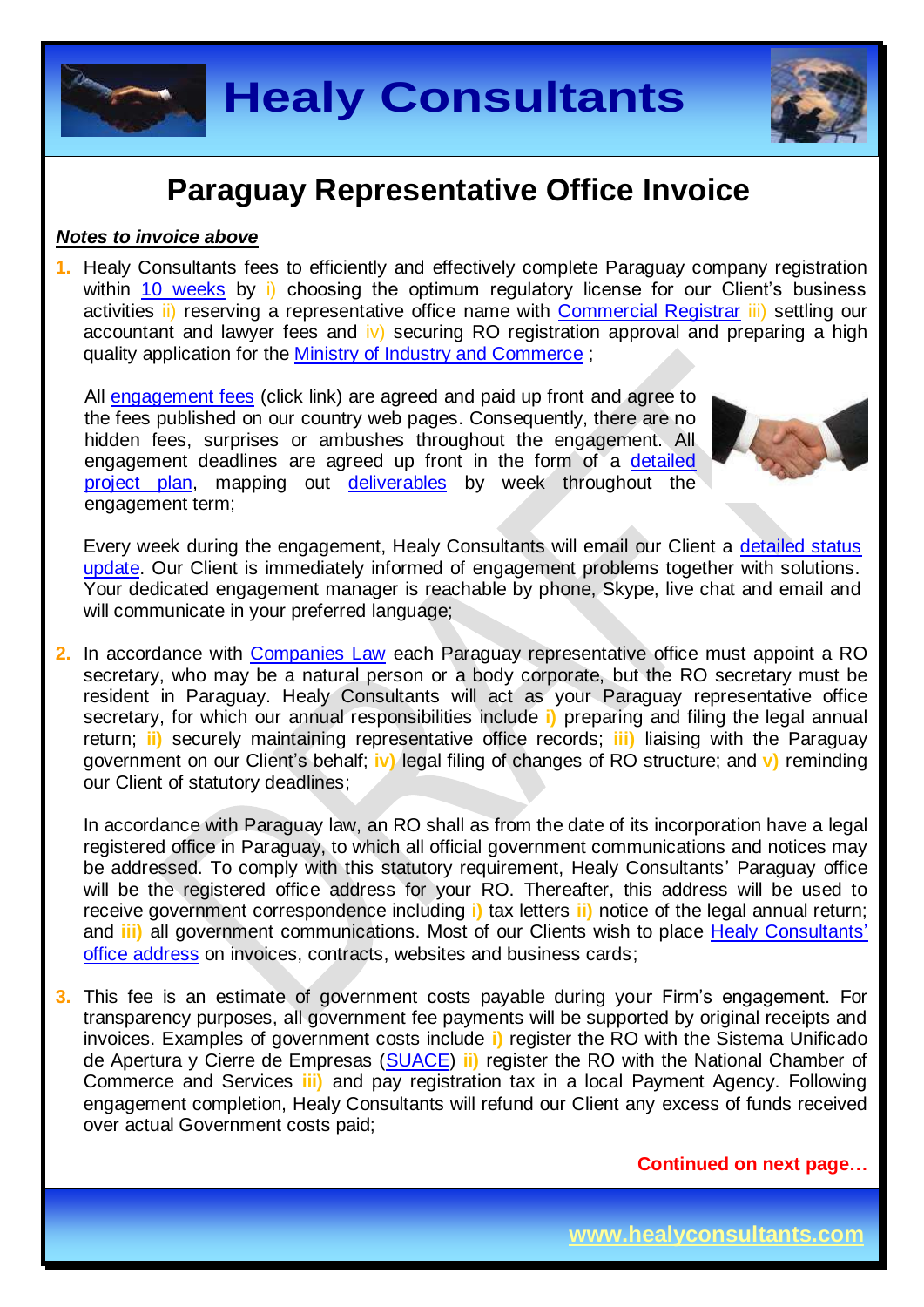



**4.** Healy Consultants will be pleased to open a Paraguay corporate bank account without our Client travel. It is a time consuming task, and Healy Consultants will shelter our Client from the associated administrative challenges. As you can appreciate, it is a difficult task to obtain bank account approval through a newly formed representative office when parent company shareholders, directors and bank signatories reside overseas. Healy Consultants will prepare a business plan for the bank to optimize the probability of corporate bank account approval. Depending on our Client's business and nationality, there is a 20% probability the banks will request a bank signatory to travel for a one hour bank interview. Healy Consultants will try its best to negotiate with the bank for a travel exemption. If our Client must travel to Paraguay for corporate bank account opening, Healy Consultants will refund our Client US\$950;

If our Client is not comfortable with only a Paraguay corporate bank account, Healy Consultants will be pleased to open [an international corporate bank account](http://www.healyconsultants.com/international-banking/) (click link) outside of Paraguay. Examples include New York, Germany, Liechtenstein, Austria, Bulgaria, South Africa, Australia, London, South America or Dubai. All banks will be top tier banks in these countries with excellent internet banking services. Example of our global banking partners include HSBC, Standard Chartered Bank, Citibank, Barclays, Standard bank, ANZ bank, VTB bank, UBS, Credit Suisse;

The banks enjoys ultimate power of approval of corporate bank account applications. Consequently, guaranteed success is outside of Healy Consultants' control. What is inside our control is the preparation and submission of a high quality bank application that maximizes the likelihood of approval. To date, we enjoy a 100% approval record because of our global [banking relationships](http://www.healyconsultants.com/international-banking/corporate-accounts/) and determination.







Global banks continue to tighten corporate bank account opening procedures, their internal compliance departments completing more thorough due diligence of Clients. Consequently, our Clients should expect the bank account approval period to take up to 4 weeks. Furthermore, global banks now require evidence of proof of business in the country where the corporate bank account will be, including sales contracts or lease agreement;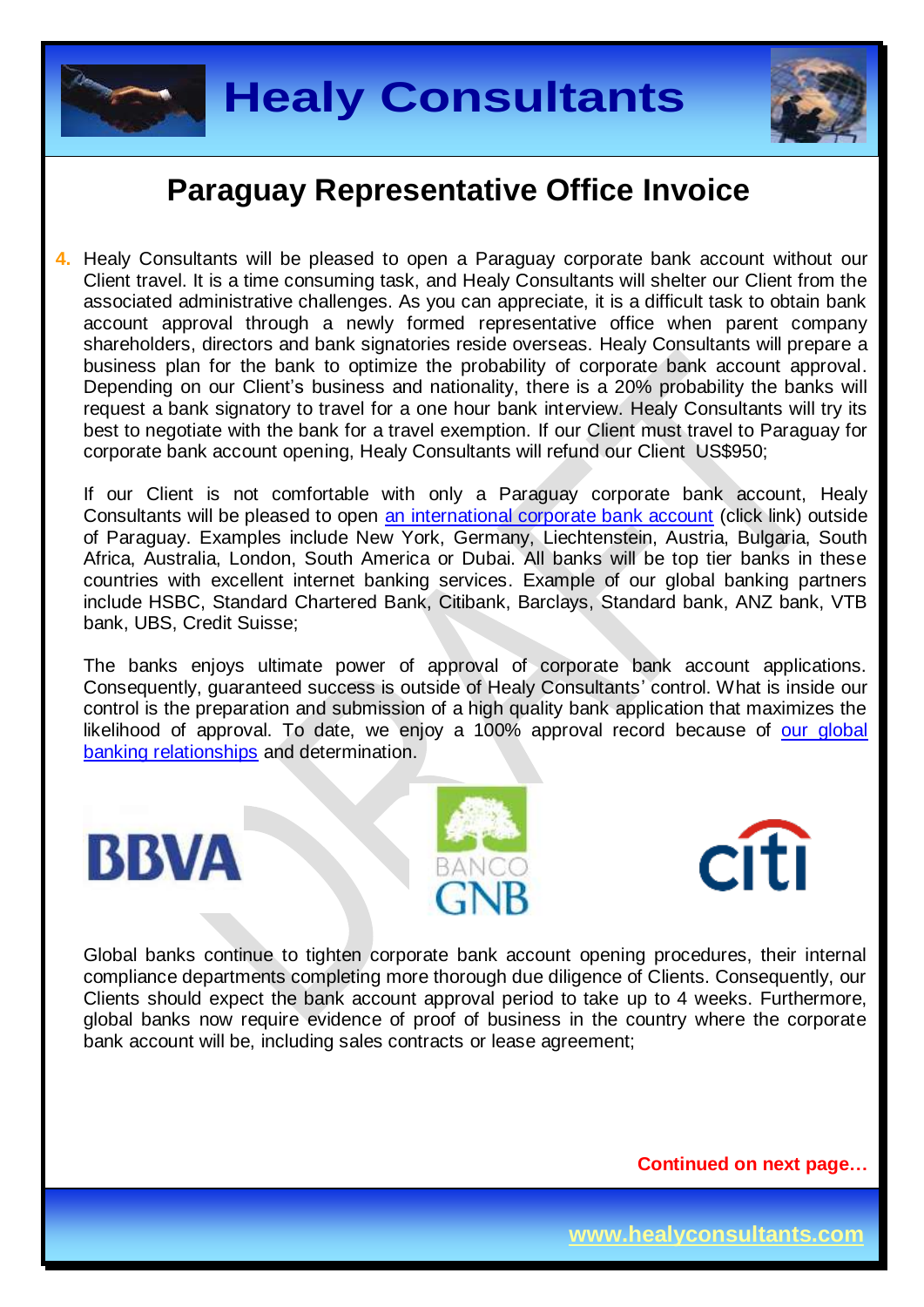



- **5.** In accordance with [Paraguay Commercial Tax Laws,](http://www.pj.gov.py/) each entity must register for corporate tax and VAT at the [Ministerio de Hacienda.](http://www.hacienda.gov.py/web-hacienda/prohibido.php)
- **6.** For an active trading representative office, these [accounting and tax](http://www.healyconsultants.com/paraguay-company-registration/accounting-legal/) fees are an estimate of Healy Consultants fees to efficiently and effectively discharge your annual RO accounting and tax obligations. Following receipt of a set of draft accounting numbers from your representative office, Healy Consultants will more accurately advise accounting and tax fees. For a dormant RO, Healy Consultants fees are only US\$950;



- **7.** All fees quoted in this invoice correspond to fees quoted [on Healy Consultants'](http://www.healyconsultants.com/company-registration-fees/) website. Please review this invoice carefully to identify errors. During the rush of the business day, it is possible that Healy Consultants inadvertently made fee calculation errors, typing errors or omitted services or omitted historic fee payments from Clients. In the unfortunate event you identify invoice errors, please revert to me directly re the same. I apologize in advance if I or my staff made invoice errors;
- **8.** Assuming our Clients re-engage Healy Consultants in year 2, this fee is an estimate of the fees payable next year, 12 months after the date of representative office registration;
- **9.** The fees quoted in this invoice are a prediction of the fees required to efficiently and effectively complete this engagement in a timely manner. If during the engagement Healy Consultants realizes that the project is more complex than anticipated, requiring a large additional investment of time, my Firm will revert to request additional fees. If Healy Consultants completes the engagement faster and more easily than expected, Healy Consultants is happy to refund some fees to our Client;
- **10.**Representative office business activities are limited to i) market research ii) Client after sales support and  $\overline{iii}$  promoting the business of the parent company and  $\overline{iv}$  research and development. T The RO suffers a corporation tax of 10%. The parent company paid up share capital must be at least US\$ 25,000. A Representative office can i) lease office premises and ii) but cannot issue sales invoice to Clients' nor *iii*) sign local sales. A Representative office cannot import and export goods.
- **11.** Engage Healy Consultants to [project manage](http://www.healyconsultants.com/project-manage-engagements/) business set up in every country on the planet. We are the best in the [world](http://www.healyconsultants.com/best-in-the-world/) at what we do, timely completing the  $A$  to  $Z$  of every country engagement;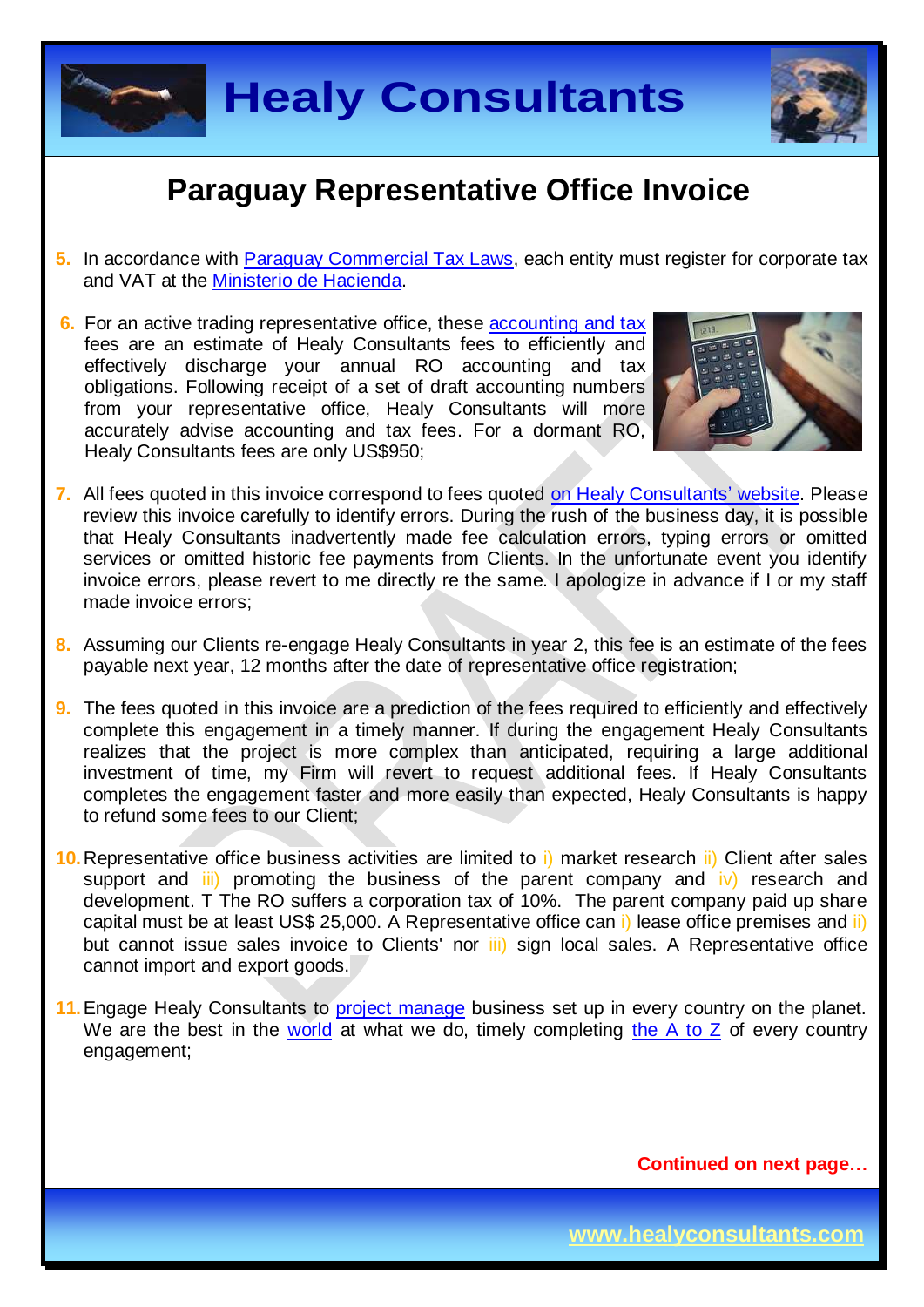



- **12.**In accordance with the [Company Law,](http://www.oas.org/dil/esp/Codigo_Civil_Paraguay.pdf) each Paraguay representative office must have at least one individual representative ordinarily resident in Paraguay. If required, Healy Consultants will be pleased to provide your firm with a professional passive [services](http://www.healyconsultants.com/corporate-outsourcing-services/nominee-shareholders-directors/) legal representative in Paraguay. Our fee amounts to US\$15,800 per annum;
- **13.** If our Client and Healy Consultants properly plan this engagement, our Clients' will *not* have to travel during this engagement. Healy Consultants will efficiently and effectively complete RO registration and corporate bank account opening in a timely manner without our Client presence. Instead, our Client will need to **i)** sign and get documents legalized in the embassy in their country of origin and **ii)** courier the originals to Healy Consultants office;



- **14.**Depending on our Client's business and nationality, the Paraguay Government may require a special regulatory license to carry on your business in the country. Healy Consultants will assist our Client secure license approval; there may be additional engagement fees. However, the Government enjoys ultimate power of approval of representative office registrations and business licenses;
- **15.**If required, Healy Consultants will be pleased to assist your firm to secure employee [visa](http://www.mre.gov.py/v2) approvals. Our fee is US\$2,950 for the first employee, US\$1,950 for the second employee, US\$950 per employee thereafter. Our employee visa fees includes preparation of a quality visa application and submitting to the correct Government immigration officers. The Government enjoys ultimate power of approval of visa applications. Consequently, guaranteed success is outside of Healy Consultants' control. What is inside our control is the preparation and submission of a high quality immigration visa application that maximizes the likelihood of visa approval;
- **16.**Before representative office incorporation is complete, the Paraguay Government must review and approve a lease agreement for office premises. If your Firm requires this service from Healy Consultants, our one-time fee amounts to US\$950. The monthly rent thereafter will be paid independently and directly to the landlord by our Client. An estimate of such a rental for a space of 10 sqm for one employee is US\$1,100 per month:
- **17.**Some of our Clients request Healy Consultants to provide temporary shared [office space](http://www.healyconsultants.com/virtual-office/) for 6 months until their preferred business premises is found. If your Firm requires this service, our one-time fee is US\$950. Monthly rental thereafter is paid directly to the landlord, independently of Healy Consultants;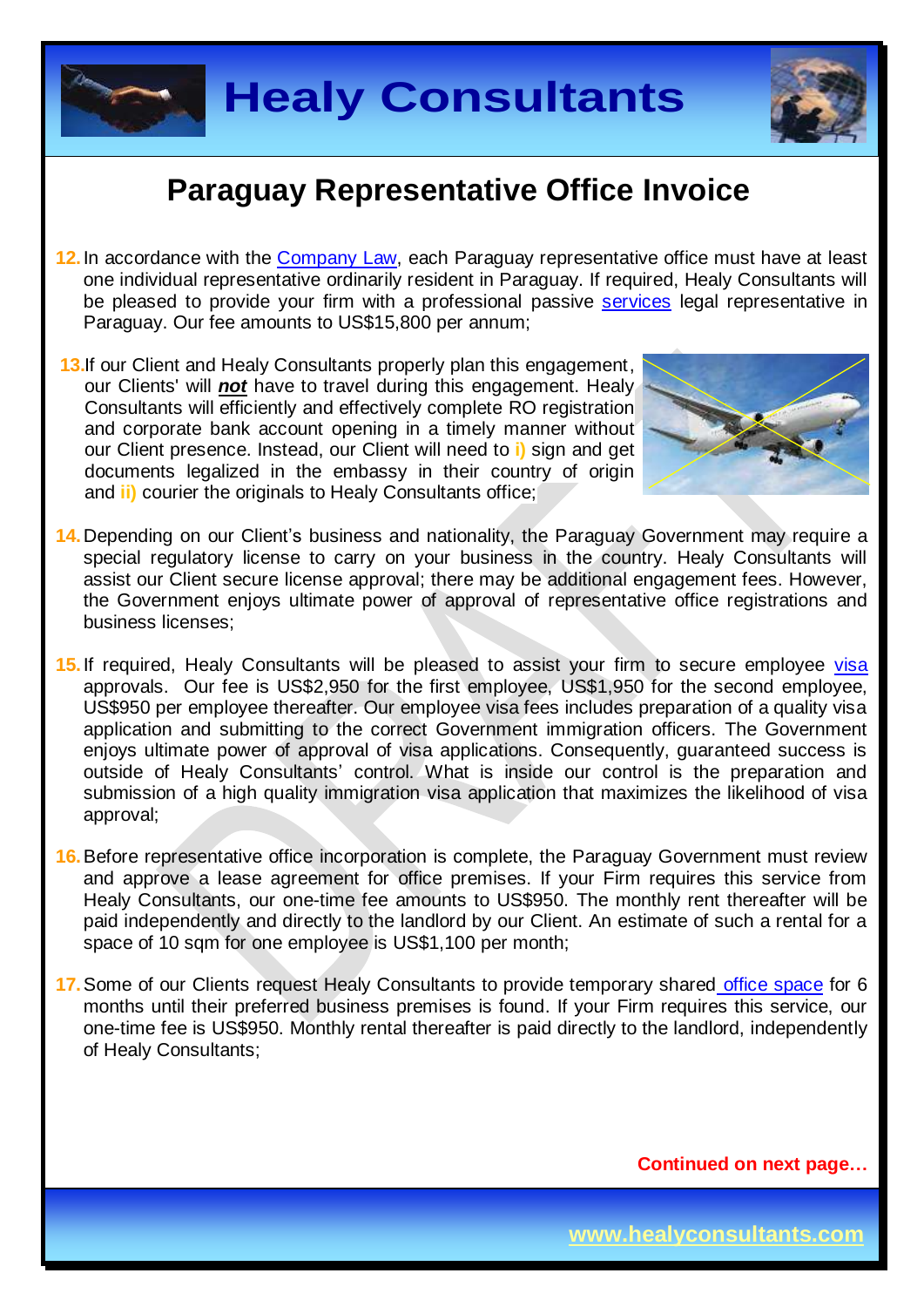



- **18.**Monthly, quarterly and mid-year Government tax obligations include monthly VAT and quarterly corporation tax return filing. If you need our help, Healy Consultants can complete monthly Government reporting for a monthly fee of US\$860. Healy Consultants monthly support will include i) receive in dropbox the monthly invoices from our client ii) label monthly bank statement transactions and iii) preparation and submission of VAT returns;
- **19.**It is important our Clients are aware of their personal and corporate tax obligations in their country of residence and domicile. Let us know if you need Healy Consultants help to clarify your local and international annual tax reporting obligations;
- **20.**During the engagement, shareholders and directors' documents may need to be translated into the local language; before the Government and Bank approves representative office registration and corporate bank account opening respectively. Consequently, our Client should budget for possible additional translation and embassy attestation fees. Either our Client or Healy Consultants can complete this administrative task;

As always, Healy Consultants will negotiate with all third parties to eliminate or reduce additional engagement costs. For transparency purposes, all third party fee payments will be supported by original receipts and invoices. Examples of possible third party payments include **i)** embassy fees **ii)** notary public costs **iii)** official translator fees;

- 21. Some of our Clients' require an *immediate country solution*. With this strategy, within one week Healy Consultants can supply our Client **i)** an existing dormant Paraguay company number and **ii)** an already approved Paraguay corporate bank account number and **iii)** a business address. Turnkey solutions are attractive to those entrepreneurs who wish to immediately close a country deal, sign a contract or invoice a customer;
- 22. As stipulated on our **[business website](http://www.healyconsultants.com/)** and in section 3 of our engagement letter, Healy Consultants will only commence the engagement following **i)** settlement of our fees and **ii)** completion and signing of our legal engagement letter;
- 23. Healy Consultants will only incorporate your company after 75% of due diligence [documentation](http://www.healyconsultants.com/due-diligence/) is received by email. Healy Consultants will only open a corporate bank account after 100% of the Client's original due diligence documentation is received by courier;
- 24. During the annual renewal engagement with our Client, our in-house Legal and Compliance [Department \(click link\)](http://www.healyconsultants.com/about-us/key-personnel/cai-xin-profile/) reviews the quality and completeness of our Client file. Consequently, Healy Consultants may revert to our Client to ask for more up to date due diligence [documentation;](http://www.healyconsultants.com/due-diligence/)